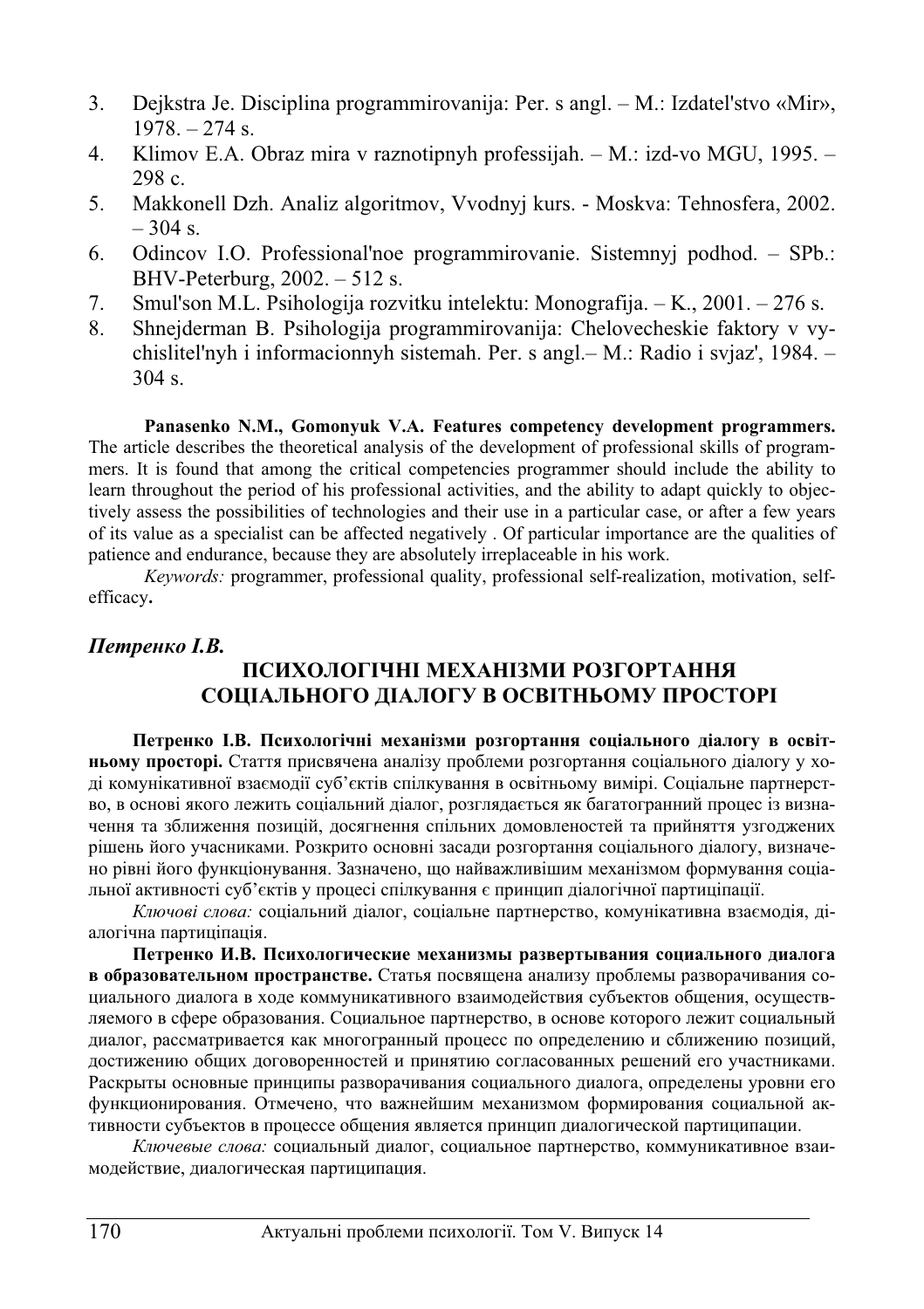Постановка проблеми. У сучасних умовах інноваційних змін, що торкаються різних сфер соціального життя, ефективний, сталий розвиток суспільства неможливий без урахування характеру взаємин усіх сторін соціально-економічних та громадсько-політичних відносин. Соціальне партнерство, в основі якого лежить соціальний діалог, розглядається як стратегія і практика цивілізованого, мирного, неконфронтаційного співіснування; спосіб врегулювання соціальних стосунків між виразниками інтересів різних соціальних груп і державою. У цьому сенсі вирішення завдань із трансформації й модернізації такої надзвичайно складної й консервативної за своєю сутністю системи як шкільна освіта, потребує прикладання чималих зусиль для співпраці й порозуміння багатьох зацікавлених сторін – від учнів, учителів, батьків, адміністрації шкіл до місцевих і центральних органів державного управління. У зв'язку з цим, вивчення проблеми соціального партнерства в освітньому вимірі є вельми актуальним.

Вихідні передумови. Зазначимо, що з'ясування й конкретизація накопичених освітянських проблем з метою їх розв'язання неможливе без реалізації й дотримування суб'єктами спілкування принципу діалогічної партиціпації, що є, згідно з нашим розумінням, основним механізмом формування соціальної активності в процесі їх комунікативної взаємодії.

Саме діалогічне спілкування заохочує людей думати, спонукає слухати, сприяє уточненню власної позиції, заохочує висловлюватись, налихає бути співучасником у прийнятті спільного рішення, вирішувати проблеми спільно. Зазначимо, що обговорення таких глобальних, загальнодержавних питань, як реформування вітчизняної освітньої галузі повинно здійснюватися не просто в межах діалогічної комунікації, а й в рамках її специфічної форми – соціального діалогу. Взагалі-то соціальний діалог – це багатогранний процес із визначення та зближення позицій, досягнення спільних домовленостей та прийняття узгоджених рішень його учасниками. Крім того, соціальний діалог – конверзація особистостей, носіїв соціально значимих цінностей, діалог культур, діалог світоглядів, діалог свідомостей. Але, разом із цим, соціальний діалог - це й найважливіша системна й функціональна характеристика розвиненого суспільства, його особливий стан, рівень зрілості суспільних стосунків, що характеризують вільний і рівноправний обмін інформацією [3].

Соціальний діалог має здійснюватися за принципами [1]:

- законності та верховенства права;
- репрезентативності й правоспроможності сторін та їх представників;
- незалежності та рівноправності учасників;
- конструктивності та взаємодії;
- добровільності та прийняття реальних зобов'язань;
- взаємної поваги та пошуку компромісних рішень;
- обов'язковості розгляду пропозицій сторін;
- пріоритету узгоджувальних процедур;
- відкритості та гласності;
- обов'язковості дотримання досягнутих домовленостей;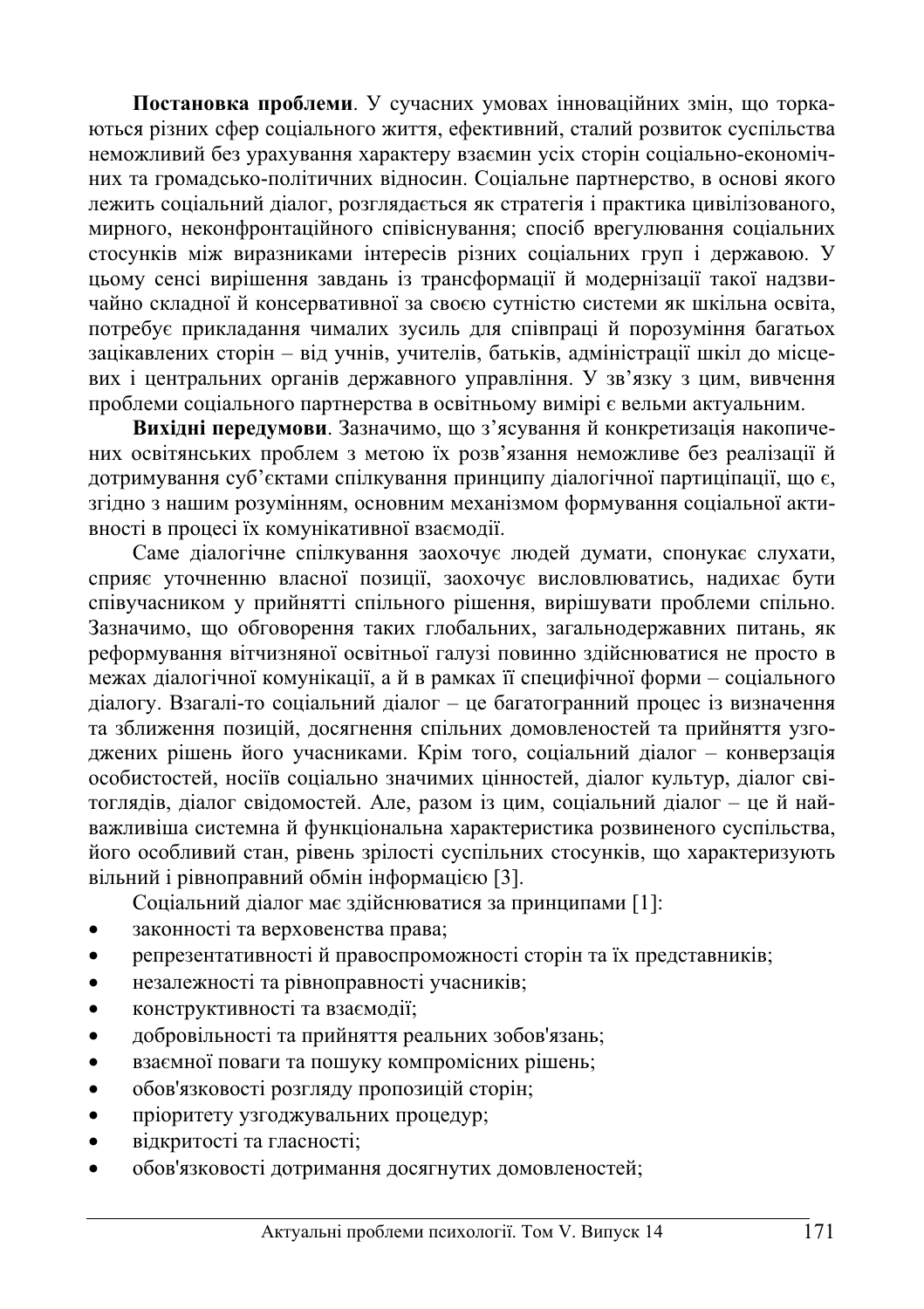відповідальності за виконання прийнятих зобов'язань.

Такі основні засади розгортання діалогу, як рівність позицій, свобода, толерантність, орієнтація на досягнення консенсусу, соціальна співтворчість, компромісність, соціальна солідарність, партнерство, й, нарешті, соціальна партиціпація роблять діалог не лише засобом комунікації й методом пізнання, а й важливою формою соціальної взаємолії, тобто, ліалог перетворюється на соціальний діалог, стає значущим засобом регулювання й конструювання соціального середовища, зокрема, й освітнього.

**Мета статті** полягає у розкритті основних принципів розгортання соціального діалогу в освітньому середовищі, визначенні рівнів і механізмів його функціонування.

Виклад основних положень і методики дослідження. Соціальний діалог у сфері освіти реалізується в суспільстві на різних рівнях, зокрема, на мікрорівні як індивідуальне спілкування (приміром, «учень – учень», «учень – учитель»), на макрорівні, як комунікативна взаємодія соціальних груп, суспільних, професійних і політичних організацій (наприклад, «адміністрація школи – батьківський комітет навчального закладу», «професійна спілка працівників освіти  $-$  орган державної виконавчої влади») й на мегарівні, як діалог держави і громадянського суспільства, що характеризує форму динамічної стабілізації соціальної системи в цілому. Крім того, розгортання соціального діалогу доцільно, з психологічної точки зору, розглядати на предіалоговому (на якому особистістю «запускається» комунікативний процес) і постдіалоговому (там, де спілкування припиняється і «зароджуються» передумови для нового процесу діалогічної комунікації) рівнях (див. схему 1).

Схема 1.



Діалогізація освітнього процесу характеризується ієрархічно зумовленими рівнями спілкування й особливими комунікаційними зв'язками, що взаємно пе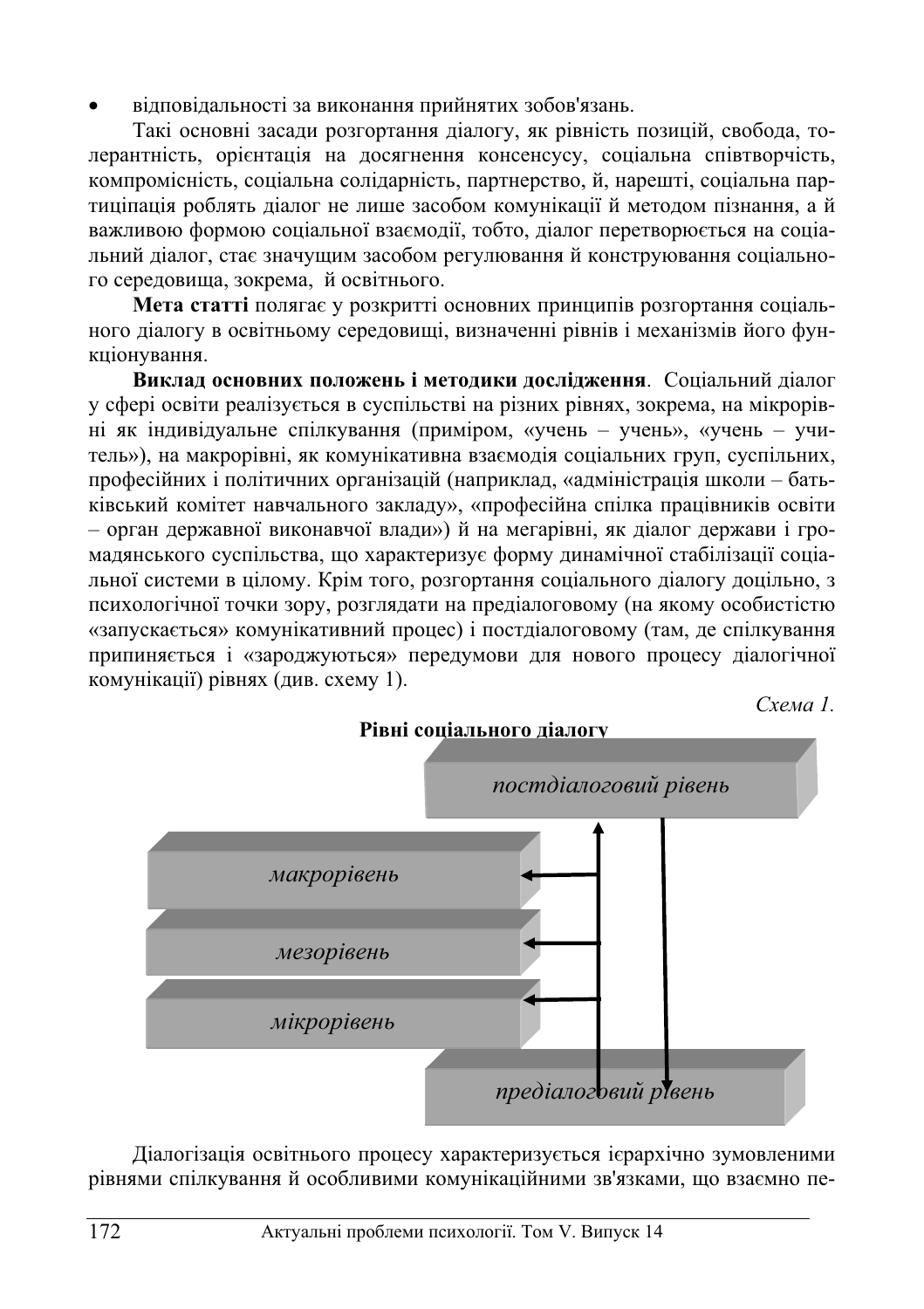ретинаються. У зв'язку з цим заслуговує на особливу увагу підхід О.М. Корніяки до спілкування як до культурно обумовленого процесу. Комунікативна культура особистості визначається нею як склално організоване психологічне утворення, що структурно й функціонально поєднує морально зорієнтовані якості, вміння та навички школяра, які мають для нього особистісний смисл, сприяючи досягненню його значущих життєвих цілей. В реальному процесі спілкування всі структурні компоненти комунікативної культури взаємопов'язані. Разом з тим, вони перебувають у певному співвідношенні один до одного: мотиваційний, пізнавальний і вольовий компоненти обслуговують особистісний рівень комунікативної культури, якому належить первинна роль стосовно поведінкового її компоненту, що відноситься до рівня комунікативної компетентності. На основі освоєного лосвілу суб'єкти комунікативної ліяльності створюють нові знання, стратегії та способи діалогічної взаємодії, забезпечуючи безперервність як культурного розвитку соціуму, так і підвищення рівня культури спілкування конкретних його носіїв [2].

Становлення і розвиток морально розвиненої, відповідальної особистості стає можливим тільки в діалозі. Таким чином, діалог виступає сьогодні не лише педагогічним методом і формою навчання й виховання, а визначається як пріоритетний принцип шкільної освіти. Діалогічній формі спілкування властиві такі • особливості: особистісна рівноправність пелагога і учня, «суб'єкт-суб'єктні» стосунки між ними; зосередженість вчителя на потребах дитини; співробітництво і взаєморозуміння; свобода, відтворювання соціальних норм, правил і знань у формі надбання особистісного досвіду, що потребує індивідуального осмис- $\overline{I}$ лення; прагнення до творчості, особистісного і професійного зростання; намагання об'єктивно контролювати й оцінювати діяльність учнів з погляду на полімотивування їх поведінки.

Однак у практиці сучасної школи навчання продовжує залишатися монологічним. Монологічна форма спілкування ґрунтується на наступних відмінностях: статусне домінування, «суб'єкт-об'єктні відносини»; егоцентризм, зосередження на досягненні власних потреб, цілей і завдань; примус учнів за допомогою прихованого маніпулювання або відкритої агресії; догматизм, надособистісна ретрансляція норм і знань, що підлягають беззастережному копіюванню й засвоєнню; ригідність, стереотипність методів і прийомів впливу; суб'єктивізм і жорстка поляризація оцінок, вузький спектр критеріїв оцінки поведінки школярів.

Процес навчання нині зводиться, переважно, до здобування знань, умінь, навичок шляхом поступового накопичення матеріалу, до шаблонного його застосування в різних видах діяльності. Хоча, сьогодні назріла необхідність переходу до зовсім іншої освітньої системи, зорієнтованої на формування інноваційної людини, тобто такої, що постійно знаходиться в стані пошуку, та яка здатна самостійно приймати нестандартні рішення, винахідливої, творчої особистості. Тому основним завданням освіти на сучасному етапі є перехід від навчання, що забезпечує репродуктивне сприйняття, формування лінійного мислення, до навчання, яке формує пошукові орієнтації, творчий підхід, імовірніс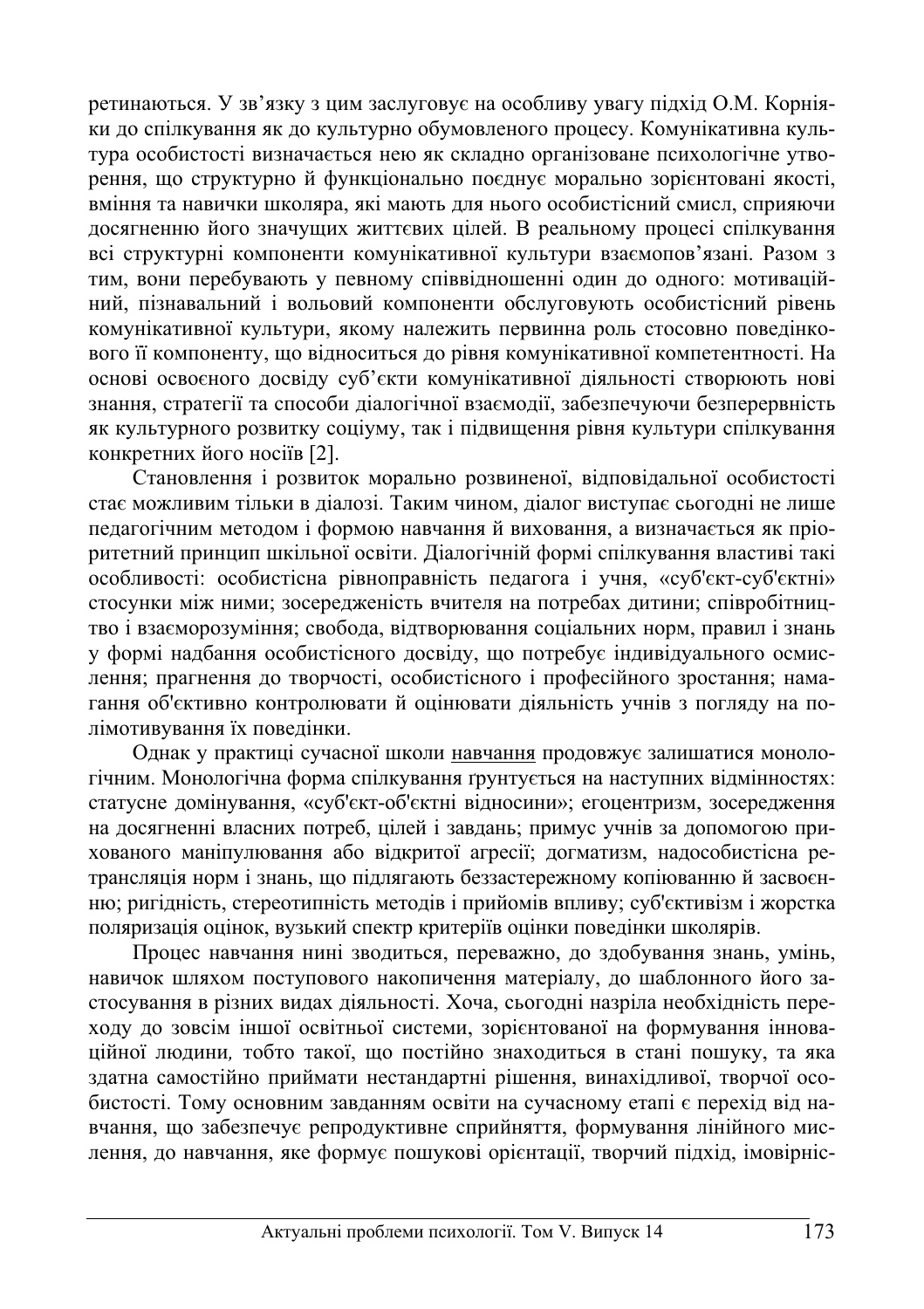не мислення, а суб'єктом виступає активна особистість, яка здатна до самотворенняй самостановлення [5].

Для вивчення процесу ліалогічної партиціпації, що розглялається нами як механізм розгортання соціального діалогу між суб'єктами спілкування в системі шкільної освіти, є доцільним, на наш погляд, застосування методики «Appreciative Inquiry» («вдячне розпитування» або дослівно – дослідження з метою правильно зрозуміти цінність), розробленої Д. Куперайдером і Д. Уітні [4, 6]. Сутність технології «Парадигми позитивних змін» полягає в успішному й ефективному моделюванні майбутньої діяльності у процесі діалогічної взаємодії.

Метод грунтується на наступних принципах:

- взаємності: фокус уваги переноситься, зміщується від окремої людини до міжособистісних взаємовідносин суб'єктів спілкування;
- одночасності: вивчення особистісного феномену і його трансформація, перетворення відбуваються не послідовно, а паралельно. Дослідження, що проводиться, водночас впливає й на досліджуваного, спричиняє внутрішні зміни його властивостей:
- поетичності: взаємозв'язки між суб'єктами спілкування це багатогранний творчий процес, який має свій вияв у співавторстві всіх учасників діалогічної комунікації;
- передчуття: конструктивне передбачення майбутніх результатів власних дій спрямовує діяльність людини на досягнення бажаних для неї цілей;
- позитивності: позитивне ставлення людини до свого оточення є рушійною силою успішного виконання поставлених перед нею завдань.

Технологія «парадигми позитивних змін» включає в себе чотири основні взаємопов'язані етапи (див. схему 2):

**Схема** 2.

### Основні стадії технології «Парадигми позитивних змін»

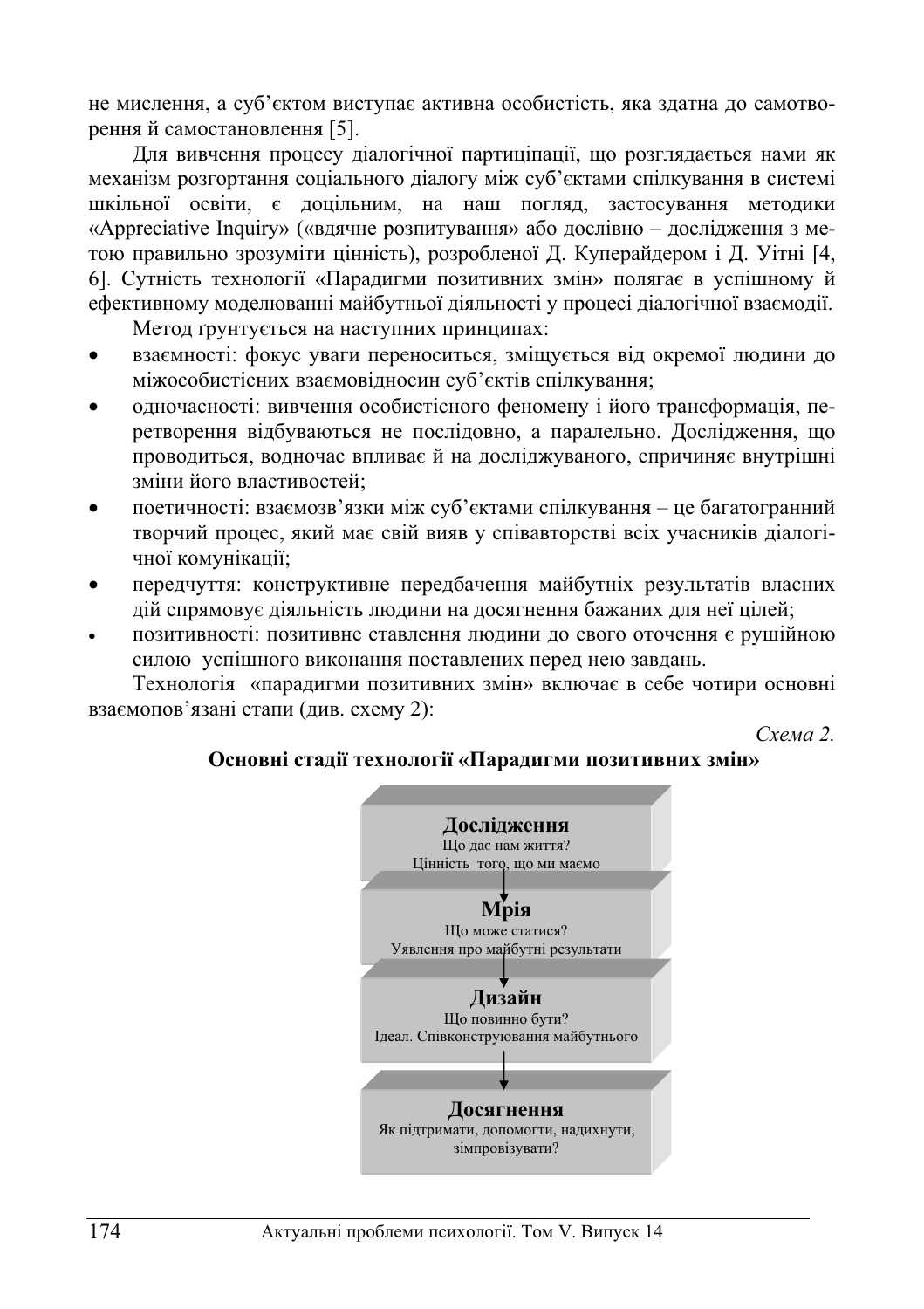- дослідження: пошук позитивного контексту у вирішенні питання або ситуamii:
- мрія: моделювання образу бажаного результату, ідеальної ситуації;
- ичайн: планування лійзметою лосягнення бажаного майбутнього результату.
- досягнення (спрямованість): здатність рухатися у вибраному напрямку, до реалізації спланованих дій.

Висновки. Згідно з нашим розумінням, лише в процесі діалогічної партиціпації співучасники міжсуб'єктної взаємодії набувають здатності до критичного й позитивного мислення, свободи спілкування, створюють відносини співпричетності, мають можливість створювати нові цінності і смисли, обирати різні шляхи до подальшого особистієного розвитку й самозміни. Без ліалогу, в усіх його проявах, немає спілкування, а без спілкування не може бути справжньої освіти.

Отже, діалогічний характер освіти передбачає сумісний пошук знання, його створення та породження, відкриття невідомих істин, і розвиток нових підходів. Відхід від однозначності у визначенні істини передбачає можливість говорити про існування множинності сенсів, значень, конотацій, тому знання набуває плюралістичних, контекстуальних та інтердисциплінарних рис.

Перспективи подальших досліджень полягають у поглибленні розуміння поняття соціального діалогу та у наступному експериментальному вивченні його механізмів в освітньому середовищі.

# Список використаних джерел

- 1. Закон України «Про соціальний діалог в Україні» / Відомості Верховної Ради України (ВВР). – 2011. – № 28. – ст. 255.
- 2. Корніяка О. М. Психологія комунікативної культури школяра: [монографія] / О. М. Корніяка. – К. : Міленіум, 2006. – 336 с.
- 3. Курбатов В.И. Социальный диалог в гармонизации социальных отношений |[Електронний ресурс]. Режим доступу: http://psibook.com/sociology/sotsialnyy-dialog-v-garmonizatsii-sotsialnyhotnosheniy.html.
- 4. Луговцова А. Позитивное интервью практическое руководство к приятным переменам [Электронный ресурс]. Режим доступа: adukatar.net>wpcontent/uploads/2012/01/Adukatar…
- 5. Філософія освіти: Навчальний посібник / За заг. ред.В. Андрущенка, І. Передборської. – К.: Вид-во НПУ імені М. П. Драгоманова, 2009. – 329 с.
- 6. Stevenson, H. Appreciative Inquiry. Tapping into the River of Positive Possibilities / Н. Stevenson // [Электронный ресурс]. Режим доступа: http://www.cleveland consulting group.

# **Spisok vikoristanih dzherel**

1. Zakon Ukrayini «Pro sotsialniy dialog v Ukrayini» / Vidomosti Verhovnoyi Radi Ukrayini (VVR). – 2011. – # 28. – st. 255.